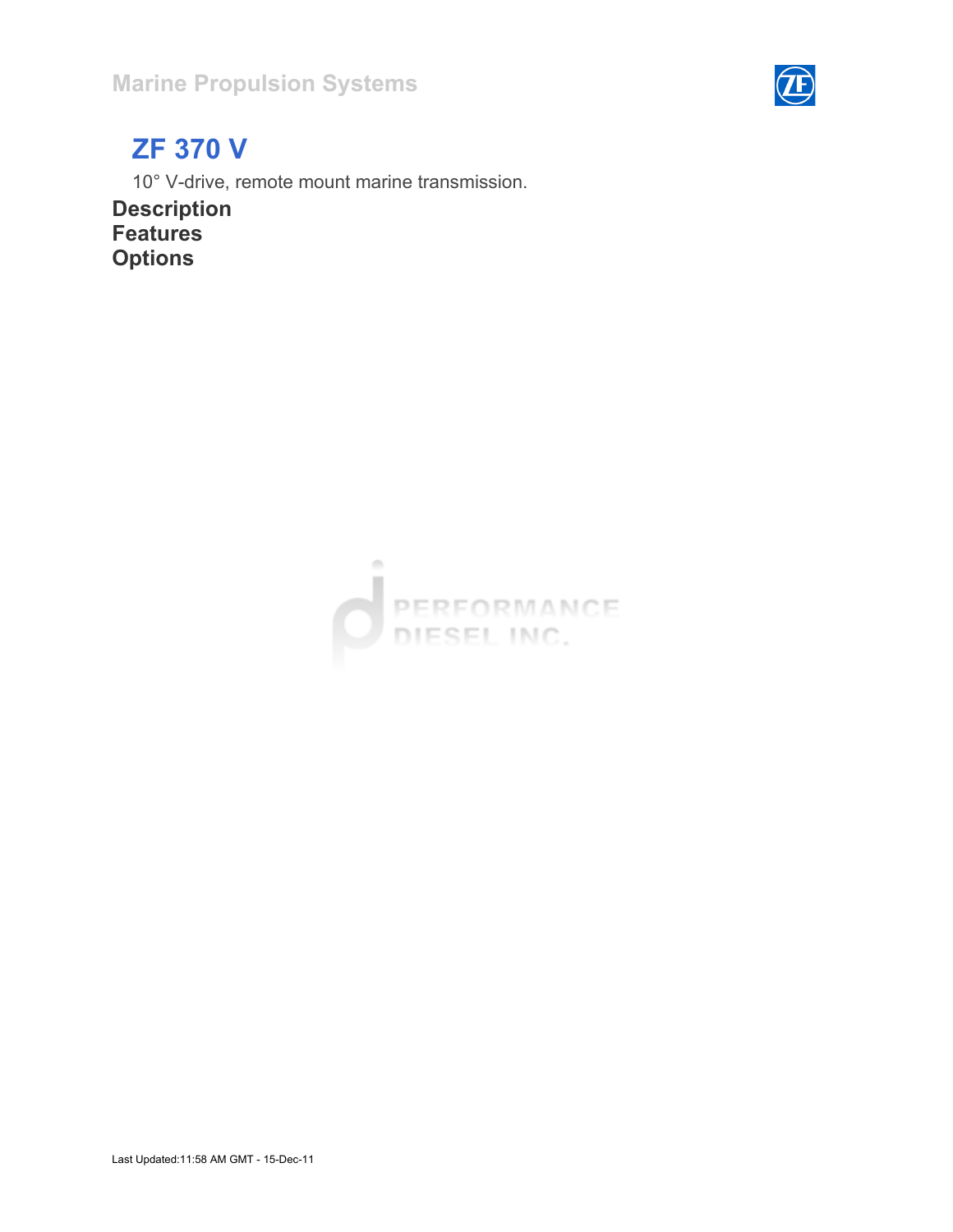#### Pleasure Duty

| <b>RATIOS</b>                                                   | MAX. TORQUE POWER/RPM |      |           |                                       | <b>INPUT POWER CAPACITY</b> |    |       |  |    |                            | <b>MAX</b> |
|-----------------------------------------------------------------|-----------------------|------|-----------|---------------------------------------|-----------------------------|----|-------|--|----|----------------------------|------------|
|                                                                 | <b>Nm</b>             | ftlb | <b>kW</b> | hp                                    | kW                          | hp | kW hp |  | kW | hp                         | <b>RPM</b> |
|                                                                 |                       |      |           |                                       |                             |    |       |  |    | 2100 rpm 2300 rpm 2450 rpm |            |
| $\boxed{ }$ 1.125, 1.263, 1.529, 1.774, 2.000,<br> 2.222, 2.480 | 2786                  | 2055 |           | 0.2917 0.3912 613 822 671 900 715 958 |                             |    |       |  |    |                            | 3000       |
| * Special Order Ratio.                                          |                       |      |           |                                       |                             |    |       |  |    |                            |            |

900 800 700 600  $\geq 500$ 400 300 200  $100 +$  $500$ 1000 1500  ${\bf 2000}$ 2500 3000 **RPM**  $\sqrt{2}$  $\mathbb{N}$ . T r r  $1.200$ TN ( ъ т T. s  $1.100 \cdot$  $1.000 \cdot$  $900<sub>1</sub>$ 800 SAE-HP 700 600 500  $400<sup>1</sup>$  $300<sub>0</sub>$  $200 100 +$ 500 1000 1500 2000 2500 3000 **RPM**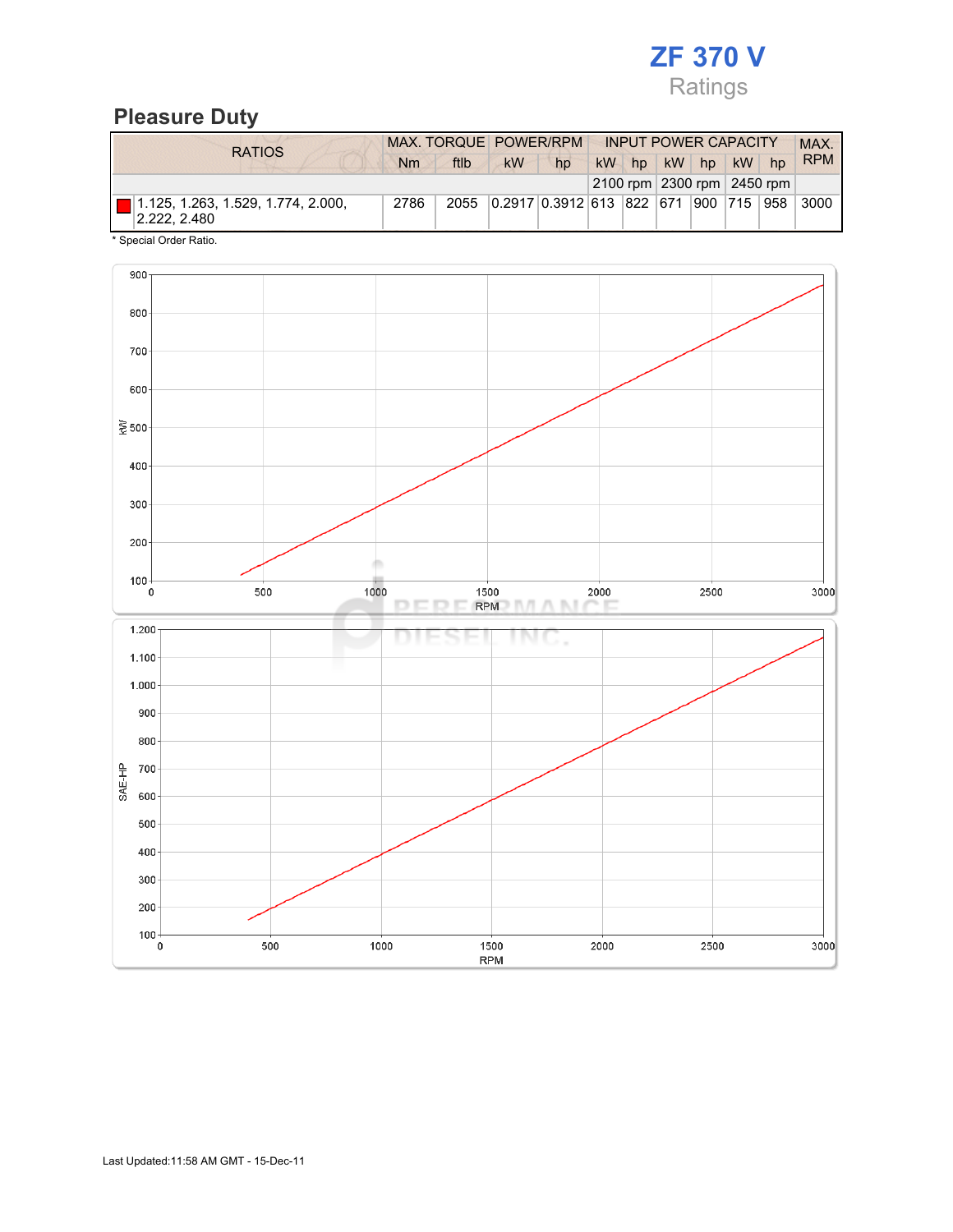### Light Duty

| <b>RATIOS</b>                                            | MAX. TORQUE POWER/RPM |      |           |                               | <b>INPUT POWER CAPACITY</b> |    |  |         |     |                            | MAX.       |
|----------------------------------------------------------|-----------------------|------|-----------|-------------------------------|-----------------------------|----|--|---------|-----|----------------------------|------------|
|                                                          | Nm                    | ftlb | <b>kW</b> | hp                            | <b>kW</b>                   | hp |  | $kW$ hp | kW  | hp                         | <b>RPM</b> |
|                                                          |                       |      |           |                               |                             |    |  |         |     | 2100 rpm 2300 rpm 2450 rpm |            |
| $\Box$ 1.125, 1.263, 1.529, 1.774, 2.000,<br>2.222.2.480 | 2540                  | 1873 |           | 0.2660 0.3567 559 749 612 820 |                             |    |  |         | 652 | 874                        | 3000       |
| * Special Order Ratio.                                   |                       |      |           |                               |                             |    |  |         |     |                            |            |

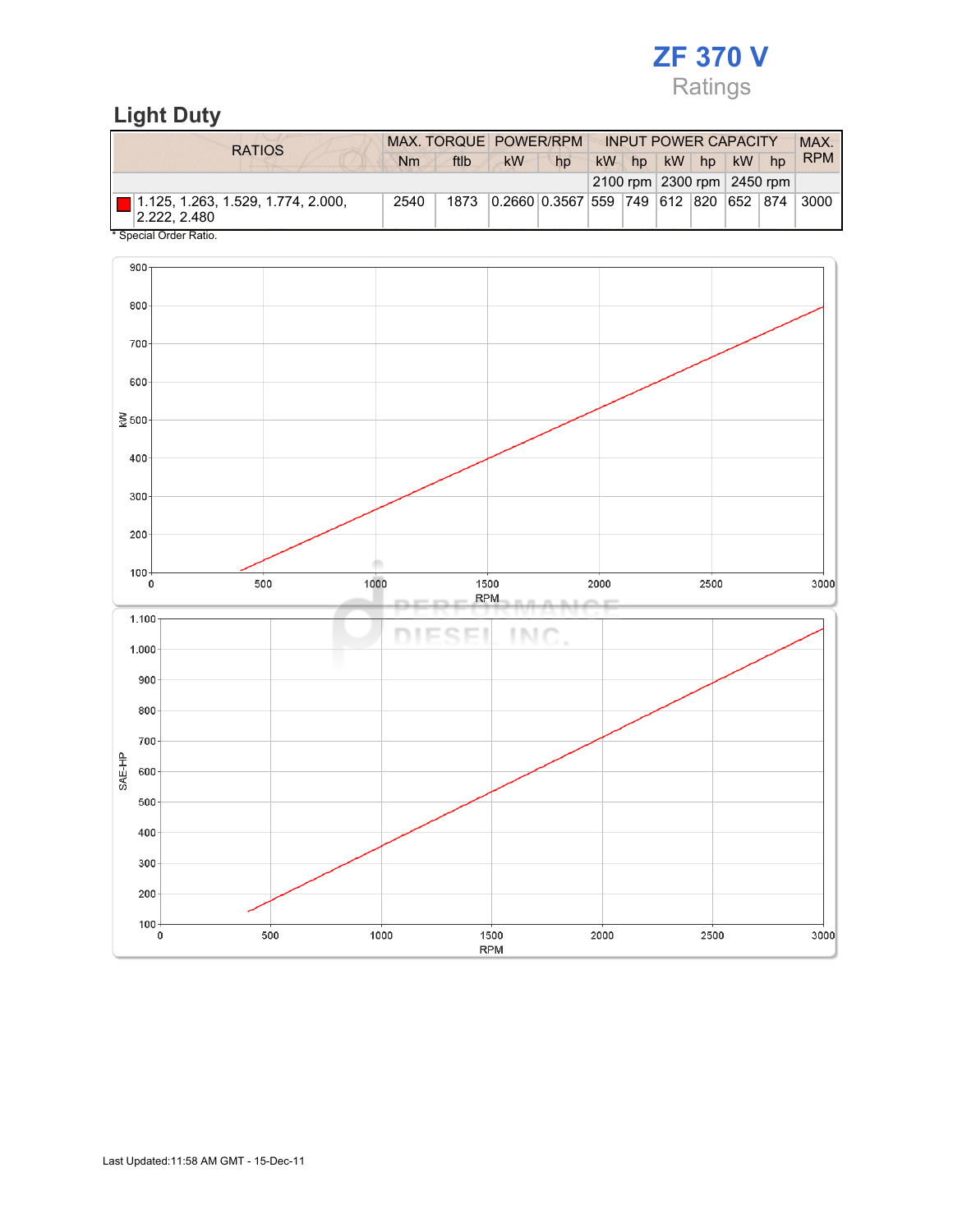## Medium Duty

| <b>RATIOS</b>                                                            | MAX. TORQUE POWER/RPM |      |           |                                          | <b>INPUT POWER CAPACITY</b> |         |       |  |                            |  | <b>MAX</b> |
|--------------------------------------------------------------------------|-----------------------|------|-----------|------------------------------------------|-----------------------------|---------|-------|--|----------------------------|--|------------|
|                                                                          | Nm                    | ftlb | <b>kW</b> | hp                                       |                             | $kW$ hp | kW hp |  | $kW$ hp                    |  | <b>RPM</b> |
|                                                                          |                       |      |           |                                          |                             |         |       |  | 1800 rpm 2100 rpm 2250 rpm |  |            |
| $\boxed{\blacksquare}$ 1.125, 1.263, 1.529, 1.774, 2.000,<br>2.222.2.480 | 2034                  | 1500 |           | $ 0.2130 0.2856 383 514 447 600 479 643$ |                             |         |       |  |                            |  | 3000       |
| * Special Order Ratio.                                                   |                       |      |           |                                          |                             |         |       |  |                            |  |            |

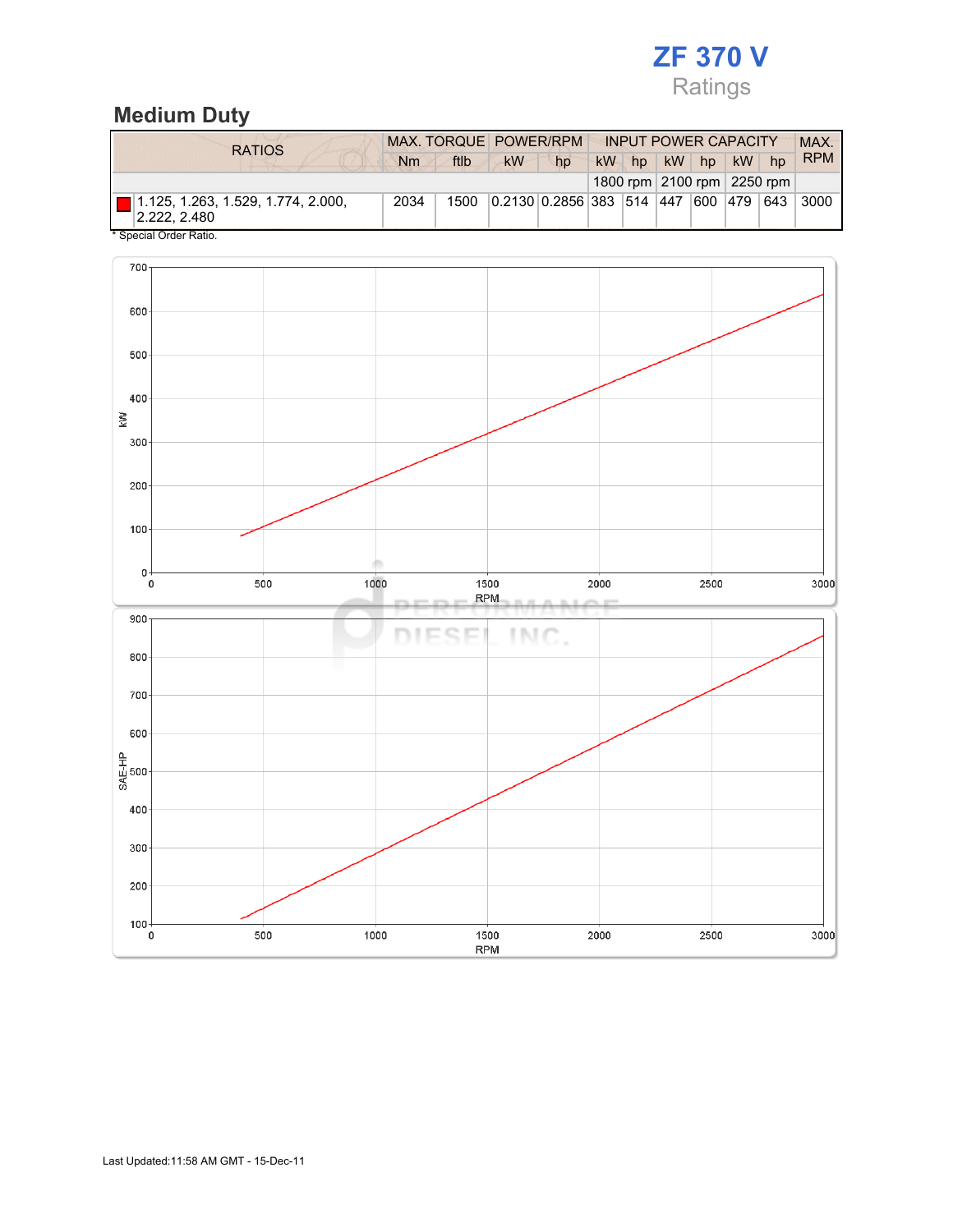### Continuous Duty

| <b>RATIOS</b>                                                              | MAX. TORQUE POWER/RPM |      |                                   |    | <b>INPUT POWER CAPACITY</b> |    |       |  |         |                                | <b>MAX</b> |
|----------------------------------------------------------------------------|-----------------------|------|-----------------------------------|----|-----------------------------|----|-------|--|---------|--------------------------------|------------|
|                                                                            | Nm                    | ftlb | <b>kW</b>                         | hp | kW                          | hp | kW hp |  | $kW$ hp |                                | <b>RPM</b> |
|                                                                            |                       |      |                                   |    |                             |    |       |  |         | 1600 rpm   1800 rpm   2100 rpm |            |
| $\boxed{\blacksquare}$ 1.125, 1.263, 1.529, 1.774, 2.000,<br> 2.222, 2.480 | 1721                  | 1269 | 0.1802 0.2417 288 387 324 435 378 |    |                             |    |       |  |         | 507                            | 3000       |
| * Special Order Ratio.                                                     |                       |      |                                   |    |                             |    |       |  |         |                                |            |

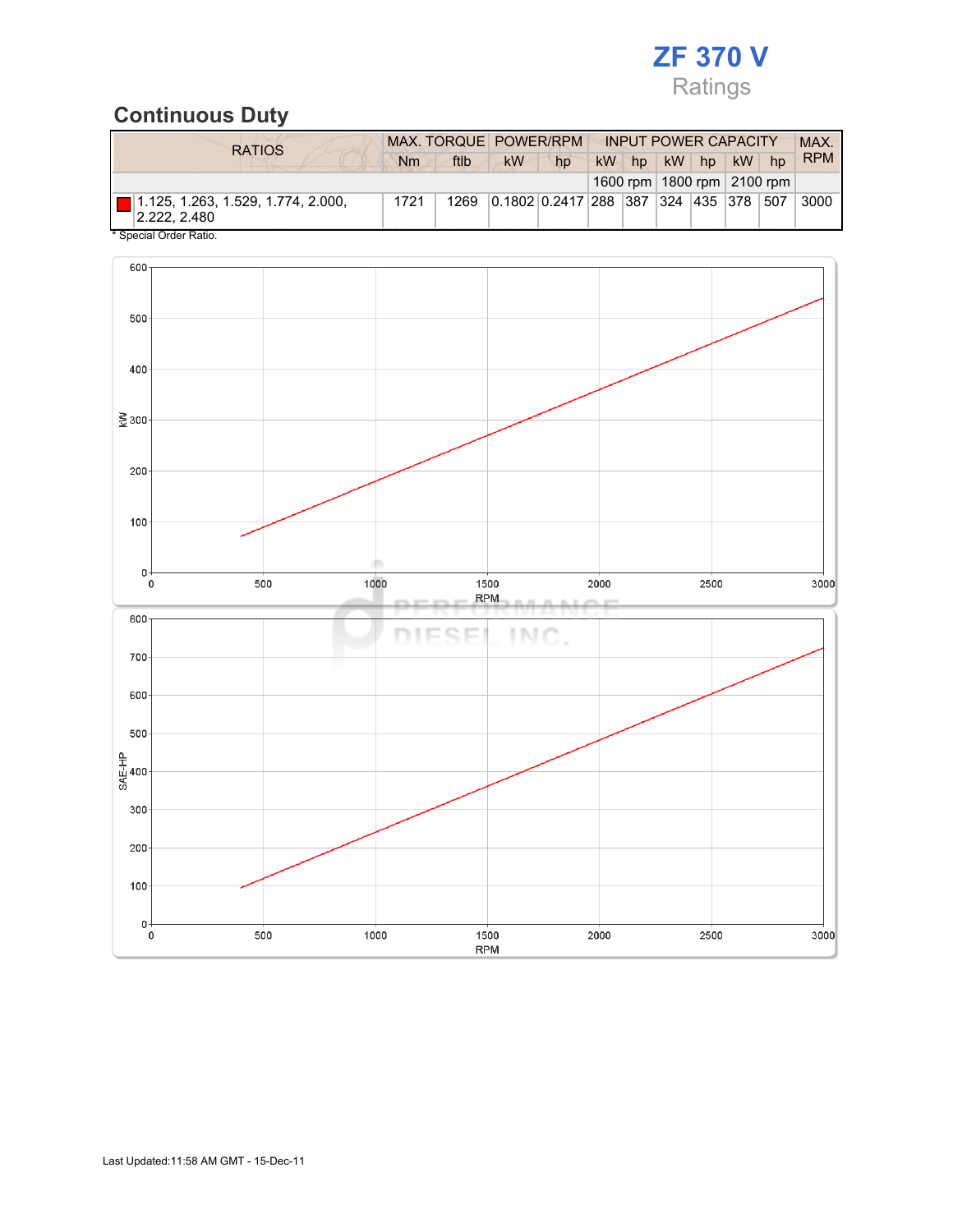### ZF 370 V Dimensions

 $\mathbf L$  $-L2$ œ,  $\Box$ 卫 ō  $\overline{\circ}$   $\overline{\circ}$  $\circ$ Ξ  $\frac{1}{2}$ L<sub>3</sub> L4-L1



|       |                         |                                                                                                      |                |                | mm (inches)    |            |                            |                |       |       |
|-------|-------------------------|------------------------------------------------------------------------------------------------------|----------------|----------------|----------------|------------|----------------------------|----------------|-------|-------|
| Angle | A                       | B <sub>1</sub>                                                                                       | B <sub>2</sub> | H <sub>1</sub> | H <sub>2</sub> |            | L <sub>1</sub>             | L <sub>2</sub> | $L_3$ | $L_4$ |
| 10.0  |                         | 217 (8.52) 298 (11.7) 298 (11.7) 167 (6.55) 357 (14.0) 439 (17.3) 439 (17.3) 123 (4.84) - 125 (4.92) |                |                |                |            |                            |                |       |       |
|       |                         |                                                                                                      | Weight kg (lb) |                |                |            | Oil Capacity Litre (US qt) |                |       |       |
|       | 194 (428)<br>12.0(12.7) |                                                                                                      |                |                |                |            |                            |                |       |       |
|       |                         |                                                                                                      |                |                |                | $\vdash$ D |                            |                |       |       |
|       |                         |                                                                                                      |                |                |                |            |                            |                |       |       |

# **Output Coupling Dimensions**

|  |  |  |  |  |                      |  |  | <b>Bolt Holes</b>                            |      |  |              |
|--|--|--|--|--|----------------------|--|--|----------------------------------------------|------|--|--------------|
|  |  |  |  |  |                      |  |  |                                              | No.  |  | Diameter (E) |
|  |  |  |  |  | mm in mm in mm in mm |  |  | mm                                           |      |  |              |
|  |  |  |  |  |                      |  |  | 205 8.07 170 6.69 140 5.51 20.0 0.79 10 18.2 | 0.72 |  |              |



F